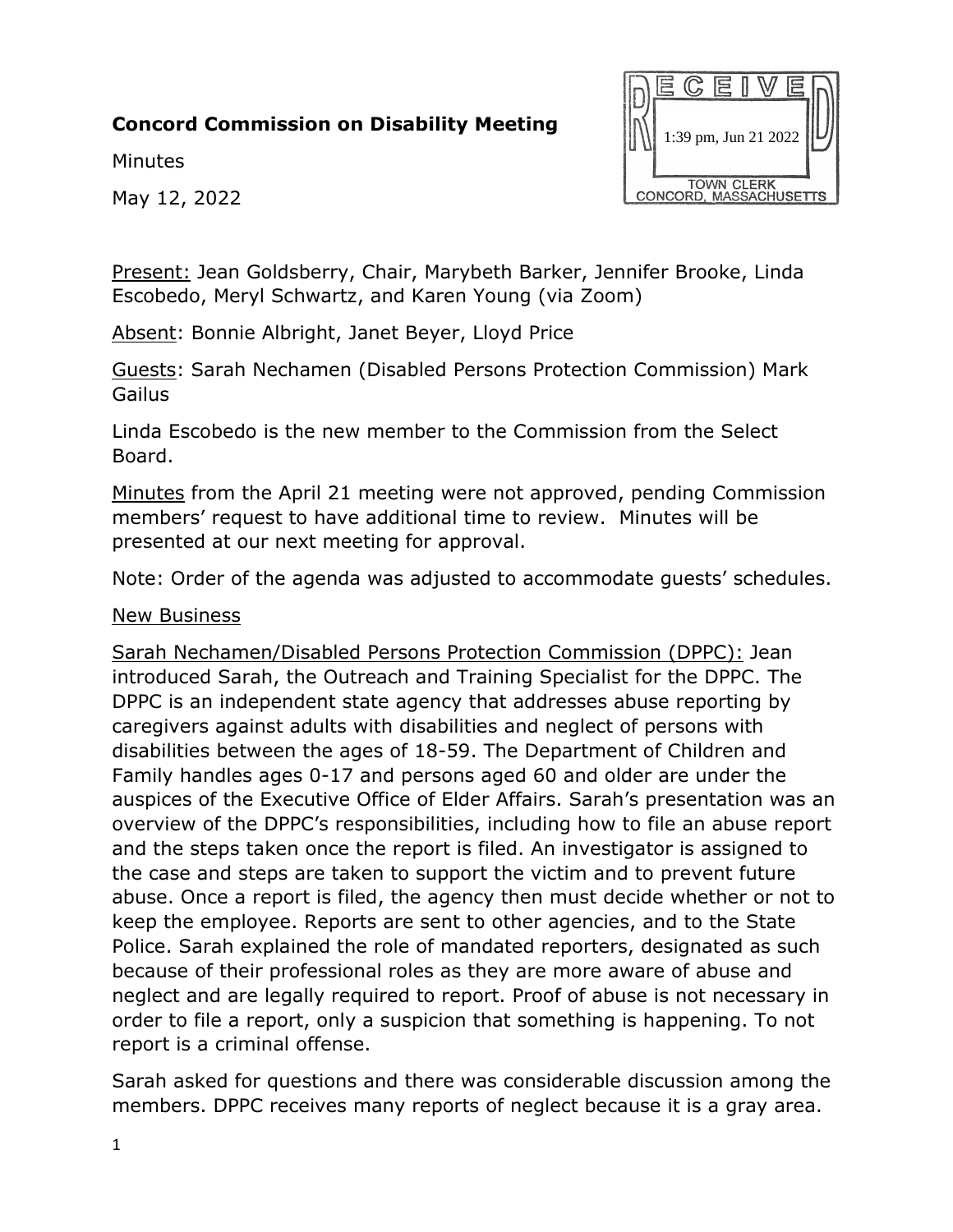Personal safety is priority and often the DPPC doesn't know who is "at fault. Marybeth addressed the issue of dignity of risk. People have the right to make poor decisions. Do they have the capacity to understand is the crucial question in these situations. Other comments focused on abuse related to emotional ties, as well as to financial abuse, which is not under the purview of the DPPC.

Carmen Reiss /Town Meeting Update: Carmen outlined the accommodations provided at Town Meeting. Hearing assisted devices were available, maskonly seating was located in the auditorium and between 2/3to 3/4 of attendees in the gym were also masked. Adjustable microphones were provided. Closed captioning was only available on Sunday due to equipment issues and prohibitive cost. Carmen announced that Minuteman Media is purchasing new equipment and that in the future, CC will be available.

There was discussion among members about voting and why it is not feasible to allow voting privileges for remote attendees, primarily because of state requirements. How can there be meaningful deliberation with 12,000 remote viewers, and how is it possible to verifiy their voting status. Jennifer expressed frustration with the process as it exists and questioned how to make this work. There are many citizens who, for one reason or another, legitimately cannot attend and therefore cannot vote. Carmen noted that Wayland is experimenting with a remote open Town Meeting which would require a change to state law. Jean suggested reaching out to the appropriate persons in Wayland to learn more about this effort.

## Old Business

Transportation Advisory Committee: Meryl has not been attending the TAC meetings recently. She will contact Nick Pappas, Chair, and follow up before our next meeting.

Junction Village Traffic: Marybeth updated the Commission on both the short and long term solutions to date. Junction Park is a multi-use space that must be accessible and able to accommodate all users, including both pedestrians and bikers of all abilities. It is expected that with the opening of the Route 2 bridge there will be a significant increase in bike traffic coming through the park. For the short term, none of the many proposed plans seemed viable and survey responses indicated opposition to dismounting and walking bikes through the park. The agreed upon solution is to install archways at both ends of the park, clearly indicating the space is a park, and signage will be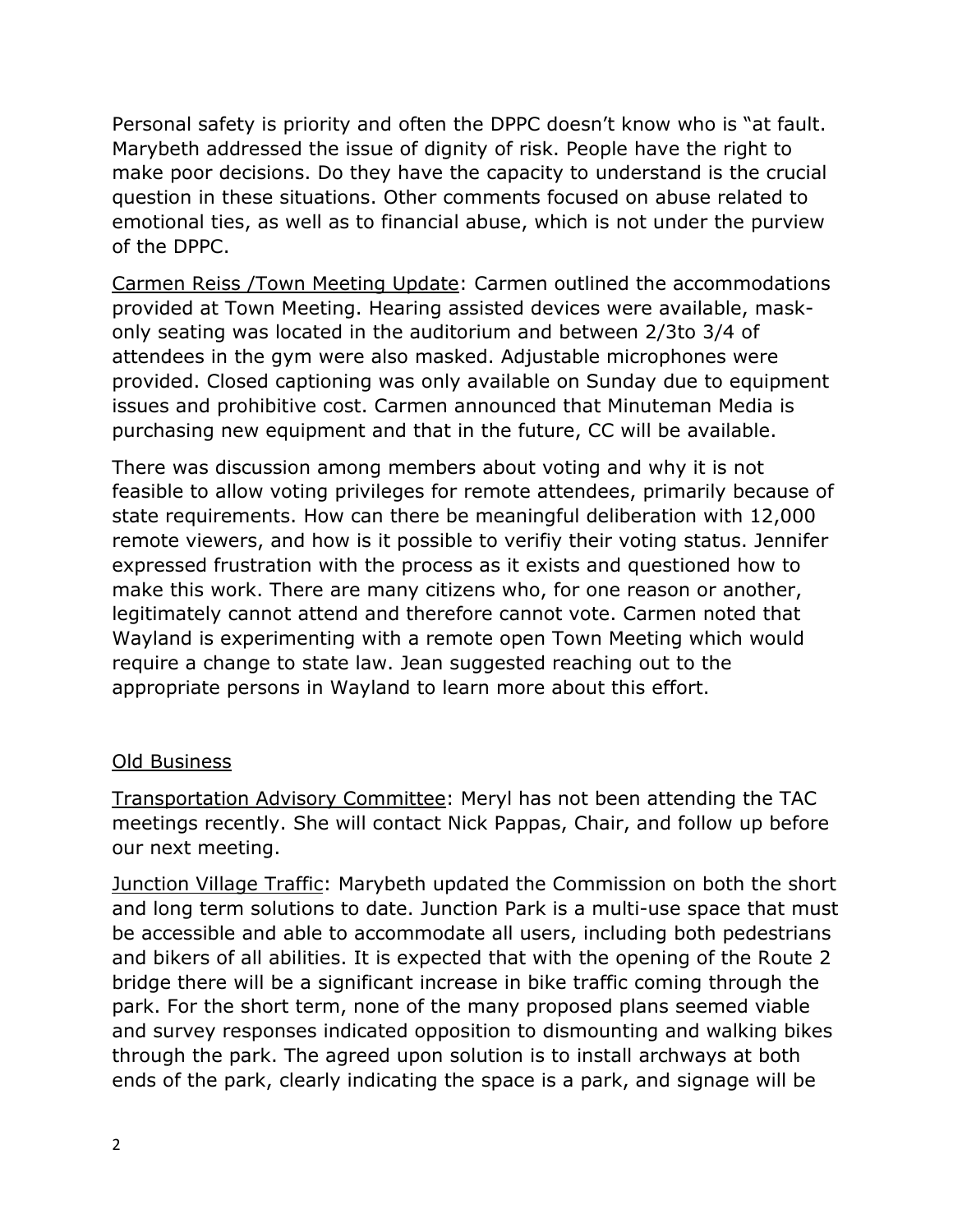added to indicate it is a shared space. The emphasis will be on creating visual awareness that the park is a different space from the rail trail.

For the long term, the plans are far more costly and implementation is yet to be addressed. Ideally there will be a separate bike lane which will require shifting the bio-retention area. In the broad conceptual plans there will be a separation between cyclists and pedestrians including visuals showing cyclists and pedestrians where to go. The Bruce Freeman Rail Trail Advisory Committee is not tasked with budget, costs, nor the timeline for signage, etc. The Committee has provided the survey, collated responses, and come up with the various plans but they are not the decision makers. Commission members expressed thanks to Marybeth for her participation on the Advisory Committee and for representing the Commission in this endeavor.

### New Business

Picnic in the Park: Jean was asked if the COD would like to have a table set up at Picnic in the Park on July 4. This would be an opportunity to distribute information about our Commission and what we do. Meryl agreed to volunteer. Jean has a draft of a brochure that she will update. We also have the windshield cards (reminders to not park in handicap parking) and Autism Awareness patches, along with possible other related items.

## Public Comment

Mark Gailus commented on Articles 46 and 47 that were presented at Town Meeting related to improvements to the Reformatory Branch Trail. Article 46 asked for a study of the RBT, and did not pass, but Article 47 asked to keep the trail as is and passed by an overwhelming majority. However, Mark acknowledged and agreed that the trail should be fully accessible. He added that he will include accessibility issues when working with the DPW and Director of Natural Resources on the RBT. Mark expressed an interest in better understanding the role of the Commission.

## Correspondence and Miscellaneous

Jean noted that Kate Hodges was the ADA Coordinator for the Town. Now that she has resigned, the Commission would like input into who is appointed to this position. Linda responded that there is ongoing transition with the town administration and the Select Board has a lot on their plate. This transitioned into a discussion around the necessary collaboration or association between the Building Inspector and the Commission because the